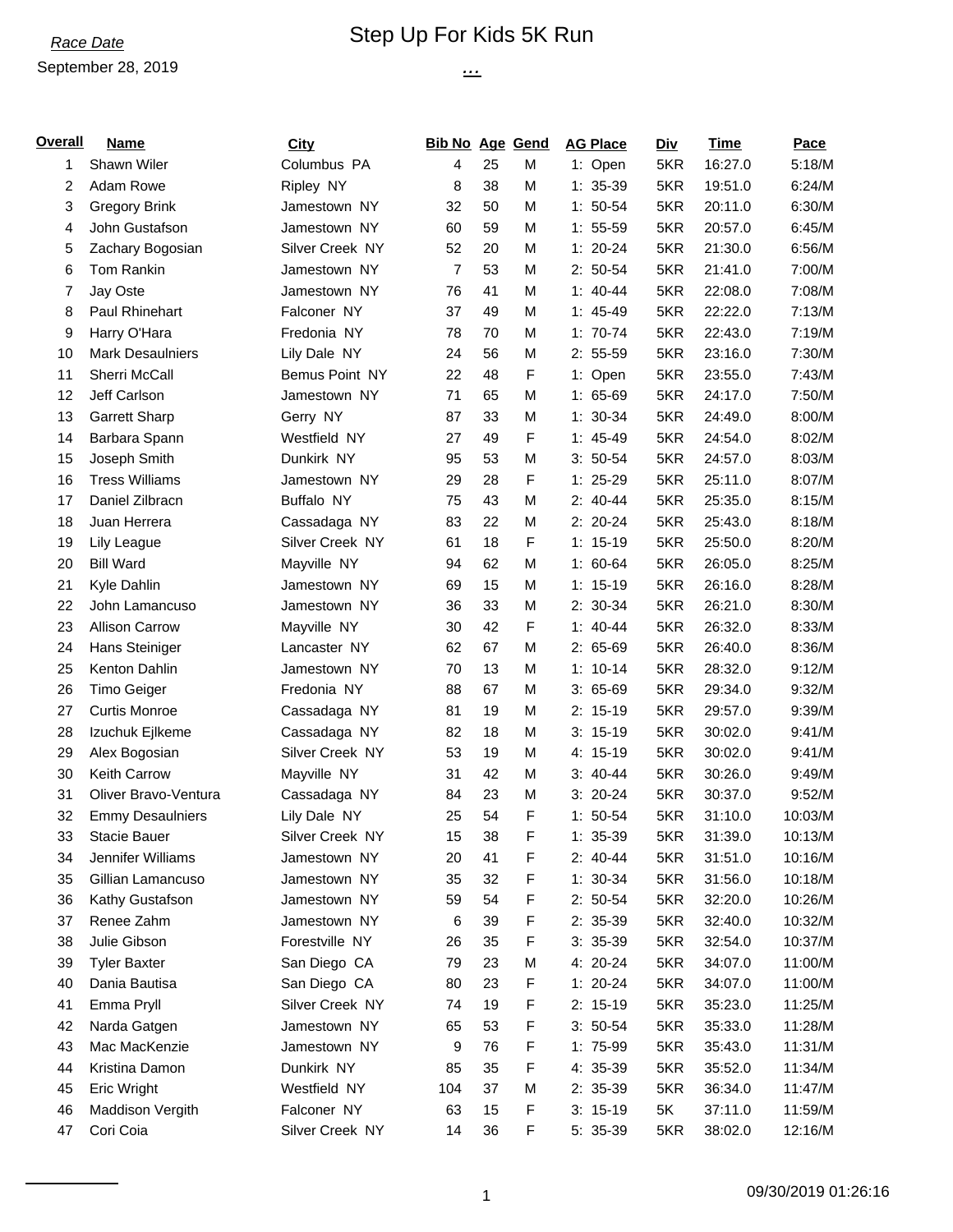#### *Race Date* Step Up For Kids 5K Run

*...*

# September 28, 2019

| <b>Overall</b> | <b>Name</b>           | City             | <b>Bib No Age Gend</b> |       |   | <b>AG Place</b> | <b>Div</b> | <b>Time</b>   | Pace    |
|----------------|-----------------------|------------------|------------------------|-------|---|-----------------|------------|---------------|---------|
| 48             | Molly Wright          | Westfield NY     | 105                    | 64    | F | $1: 60-64$      | 5KR        | 38:15.0       | 12:20/M |
| 49             | Mary Shaw             | Silver Creek NY  | 16                     | 59    | F | $1: 55-59$      | 5KR        | 38:24.0       | 12:23/M |
| 50             | Douglas Hamernik      | Dunkirk NY       | 28                     | 59    | M | $3: 55-59$      | 5KR        | 39:11.0       | 12:38/M |
| 51             | <b>Stacey Curry</b>   | Derby NY         | 58                     | 65    | F | 1: 65-69        | 5KR        | 39:41.0       | 12:48/M |
| 52             | <b>Lillian Divine</b> | Dunkirk NY       | 1                      | 60    | F | $2: 60-64$      | 5KR        | 40:56.0       | 13:12/M |
| 53             | Kaitlyn Brown         | Sherman NY       | 55                     | 8     | F | $4 - 9$<br>1:   | 5KR        | 41:19.0       | 13:20/M |
| 54             | Candace Brown         | Sherman NY       | 54                     | 41    | F | $3: 40-44$      | 5KR        | 41:31.0       | 13:23/M |
| 55             | Ingrid Gibson         | Forestville NY   | 77                     | 10    | F | $1: 10-14$      | 5KR        | 42:12.0       | 13:37/M |
| 56             | Kelly Ziegler         | Silver Creek NY  | 10                     | 37    | F | $6: 35-39$      | 5KR        | 43:03.0       | 13:53/M |
| 57             | Jon Ziegler           | Silver Creek NY  | 11                     | 39    | M | $3: 35-39$      | 5KR        | 43:04.0       | 13:53/M |
| 58             | Susan Weaver          | Jamestown NY     | 34                     | 66    | F | 2: 65-69        | 5KR        | 43:47.0       | 14:07/M |
| 59             | Alana Meyers          | Randolph NY      | 72                     | 22    | F | $2: 20-24$      | 5KR        | 44:12.0       | 14:15/M |
| 60             | Amy Drozdziel         | Silver Creek NY  | 17                     | 40    | F | 4: 40-44        | 5KR        | 44:20.0       | 14:18/M |
| 61             | Amanda Weaver         | Silver Creek NY  | 12                     | 24    | F | $3: 20-24$      | 5KR        | 44:20.0       | 14:18/M |
| 62             | Rachel Conti          | Lakewood NY      | 18                     | 37    | F | $7:35-39$       | 5KR        | 45:49.0       | 14:47/M |
| 63             | Amanda Lancaster      | Cassadaga NY     | 19                     | 34    | F | 2: 30-34        | 5KR        | 47:21.0       | 15:16/M |
| 64             | Sarah Sceholm         | Gerry NY         | 86                     | 27    | F | $2: 25-29$      | 5K         | 47:29.0       | 15:19/M |
| 65             | Mark Odell            | Brocton NY       | 43                     | 48    | M | $2: 45-49$      | 5K         | 48:44.0       | 15:43/M |
| 66             | Lisa Vanstrom         | Jamestown NY     | 44                     | 48    | F | 2: 45-49        | 5K         | 48:45.0       | 15:43/M |
| 67             | George Borrello       | Irving NY        | 49                     | 52    | M | 4: 50-54        | 5K         | 48:54.0       | 15:46/M |
| 68             | <b>Tim Smeal</b>      | Jamestown NY     | 48                     | 40    | M | 4: 40-44        | 5K         | 48:54.0       | 15:46/M |
| 69             | Jennifer Blanchard    | Stockton NY      | 23                     | 48    | F | $3: 45-49$      | 5KR        | 50:22.0       | 16:15/M |
| 70             | R. Michael Goldman    | Jamestown NY     | 40                     | 69    | M | 4: 65-69        | 5K         | 50:30.0       | 16:17/M |
| 71             | Katherine Hamernik    | Dunkirk NY       | 46                     | 62    | F | $3:60-64$       | 5K         | 50:37.0       | 16:20/M |
| 72             | Jan Williams          | Jamestown NY     | 50                     | 62    | F | 4: 60-64        | 5K         | 51:35.0       | 16:38/M |
| 73             | <b>Bria Meyers</b>    | Randolph NY      | 67                     | 16    | F | 4: 15-19        | 5K         | 51:59.0       | 16:46/M |
| 74             | Jenna Myers           | Randolph NY      | 64                     | 15    | F | 5: 15-19        | 5K         | 51:59.0       | 16:46/M |
| 75             | Davin Myers           | Randolph NY      | 68                     | 13    | M | $2: 10-14$      | 5K         | 51:59.0       | 16:46/M |
| 76             | Tori Jordan           | Falconer NY      | 66                     | 23    | F | 4: 20-24        | 5K         | 52:00.0       | 16:46/M |
| 77             | David Griffel         | Fairfield OH     | 21                     | 78    | M | 1: 75-99        | 5KR        | 54:31.0       | 17:35/M |
| 78             | Cade Childs           | Fredonia NY      | 56                     | 20    | M | $5: 20-24$      | 5K         | 59:19.0       | 19:08/M |
| 79             | Gabriella Chudy       | Fredonia NY      | 57                     | 19    | F | $6: 15-19$      | 5K         | 59:19.0       | 19:08/M |
| 80             | Kira Seiberg          | Sinclairville NY | 93                     | 25    | F | $3: 25-29$      | 5K         | 59:34.0       | 19:13/M |
| 81             | Melissa Wilson        | Cassadaga NY     | 103                    | 34    | F | $3: 30-34$      | 5K         | 59:34.0       | 19:13/M |
| 82             | Ashley Muscarella     | Jamestown NY     | 102                    | 33    | F | 4: 30-34        | 5K         | 59:35.0       | 19:13/M |
| 83             | Donna Thompson        | Jamestown NY     | 99                     | 54    | F | 4: 50-54        | 5K         | 1:01:21.0     | 19:47/M |
| 84             | Jessica Nuccio        | Lakewood NY      | 96                     | 36    | F | 8: 35-39        |            | 5KR 1:01:21.0 | 19:47/M |
| 85             | <b>Addison Nuccio</b> | Lakewood NY      | 98                     | 9     | F | $2: 4-9$        | 5K         | 1:02:36.0     | 20:11/M |
| 86             | <b>Bella Nuccio</b>   | Lakewood NY      | 97                     | 11    | F | $2: 10-14$      | 5K         | 1:02:40.0     | 20:13/M |
| 87             | Kyle Jordan           | Kennedy NY       | 45                     | 28    | M | $1: 25-29$      | 5K         | 1:03:04.0     | 20:20/M |
| 88             | Travis Jordan         | Falconer NY      | 73                     | 26    | M | $2: 25-29$      | 5K         | 1:03:05.0     | 20:21/M |
| 89             | Avah Lee              | Falconer NY      | 92                     | $\,6$ | F | $3: 4-9$        | 5K         | 1:03:10.0     | 20:22/M |
| 90             | Aaron Lee             | Jamestown NY     | 91                     | 31    | M | $3: 30-34$      | 5K         | 1:03:10.0     | 20:22/M |
| 91             | Jessica Brown         | Dewittville NY   | 41                     | 26    | F | 4: 25-29        | 5K         | 1:03:55.0     | 20:37/M |
| 92             | Michelle Wysocki      | Cherry Creek NY  | 42                     | 50    | F | 5: 50-54        | 5K         | 1:03:56.0     | 20:37/M |
| 93             | Rebekah Lee           | Clymer NY        | 89                     | 18    | F | $7: 15-19$      | 5K         | 1:04:03.0     | 20:39/M |
| 94             | <b>Beth Kruse</b>     | Falconer NY      | 90                     | 59    | F | $2: 55-59$      | 5K         | 1:04:10.0     | 20:42/M |